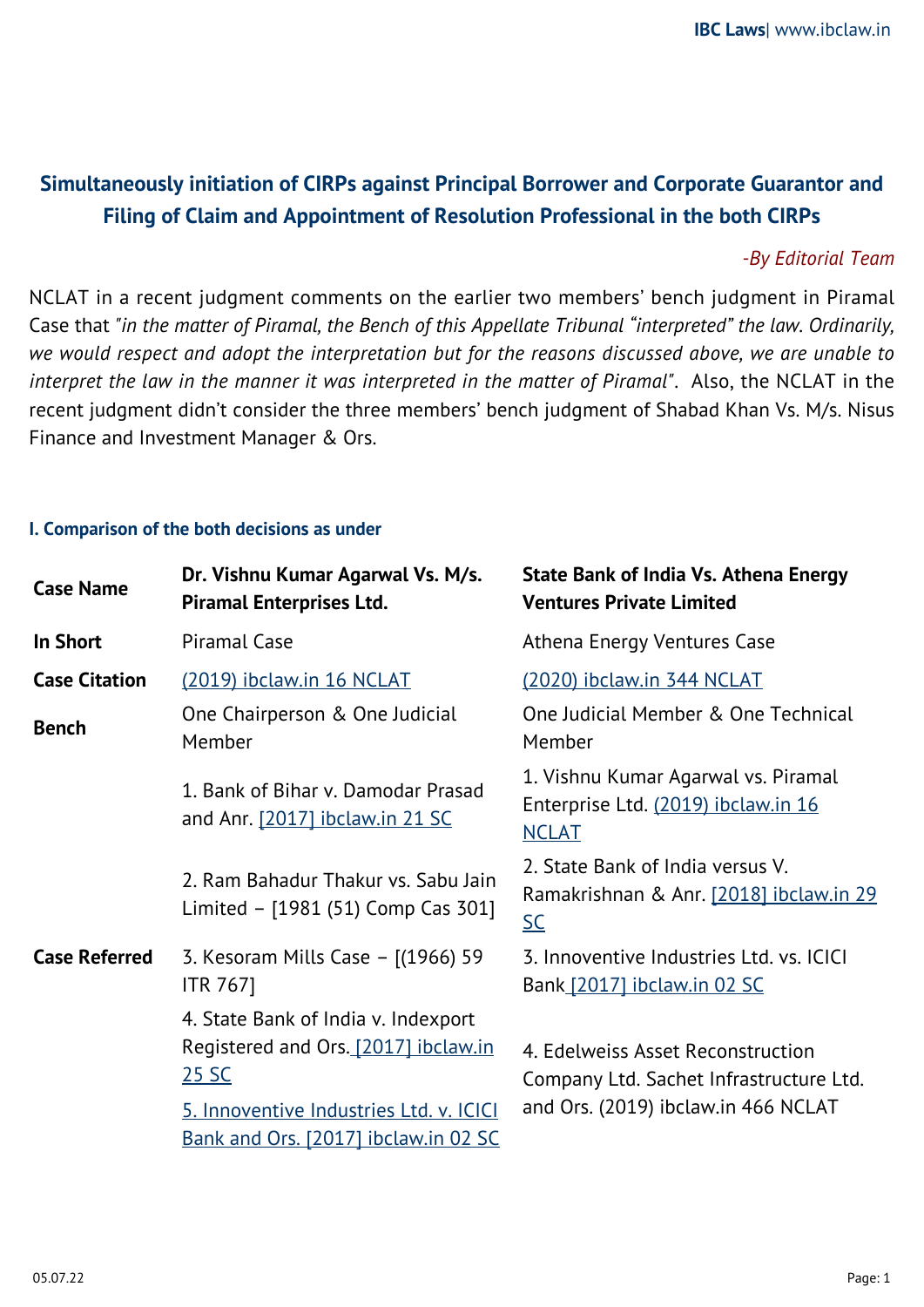1. Shabad Khan Vs. M/s. Nisus Finance and Investment Manager & Ors. [\[2020\]](https://ibclaw.in/shabad-khan-vs-m-s-nisus-finance-and-investment-manager-ors-nclat/) [ibclaw.in 118 NCLAT.](https://ibclaw.in/shabad-khan-vs-m-s-nisus-finance-and-investment-manager-ors-nclat/)

2. IFCI Ltd. Vs. M/s ACCIL Hospitality Ltd. [\[2020\] ibclaw.in 210 NCLAT](https://ibclaw.in/invoking-of-jurisdiction-of-the-adjudicating-authority-at-its-instance-for-triggering-a-fresh-cirp-against-the-corporate-guarantor-would-amount-to-duplicity-of-claims-being-pressed-ifci-ltd-vs-m-s-a/)

**Relevant case not considered**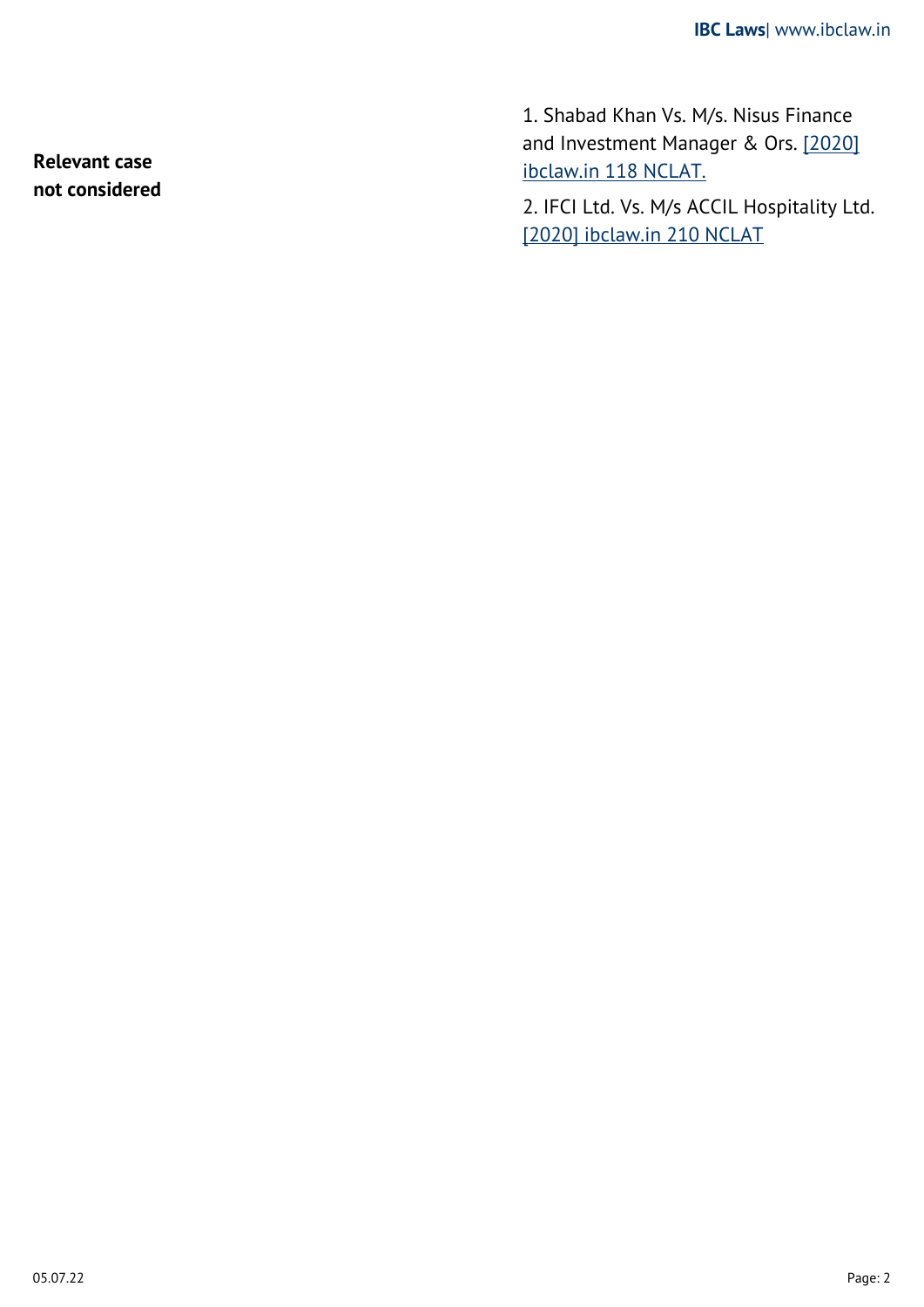Notices were issued individually to the respective Corporate Guarantors,

Sunrise Naturopathy and Resorts Pvt. The Appellant-State Bank of India filed Ltd.- (Corporate Guarantor No.1) and the Application against Respondent-Sunsystem Institute of Information Athena Energy Ventures Private Limited-Technology Pvt. Ltd.- (Corporate Corporate Debtor who was Corporate Guarantor No.2) showing similar Guarantor for "Athena Chattisgarh Power outstanding amount of Rs. Ltd." (The Principal Borrower 40,28,76,461/- and demand notices "Borrower"). The application was filed as were issued simultaneously on the Borrower committed default in same date i.e. on 24th October, 2017 repayment of the financial assistance and 26th October, 2017. provided to the Borrower.

The Financial Creditor- (M/s. Piramal Appellant claims that the Appellant also Enterprises Ltd.) thereafter, filed an filed present Application under Section 7 application under Section 7 of the Code for initiation of the CIRP against CP(IB)No.466/07/HDB/2019 to seek Sunrise Naturopathy and Resorts Pvt. initiation of CIRP against Respondent-Ltd.- (Corporate Guarantor No.1) and Corporate Guarantor. The Application another application under Section 7 of was filed before the Adjudicating the Code for initiation of the CIRP Authority at Hyderabad in view of against Sunsystem Institute of provisions of Section 60(2) of IBC Information Technology Pvt. Ltd.- although registered office of Respondent (Corporate Guarantor No.2). IBC having number is at New Delhi.

The Adjudicating Authority (NCLT), Relying on the paragraph 32 in the Principal Bench, New Delhi, by matter of Piramal, the Adjudicating impugned order dated 24th May, 2018 Authority declined to admit the admitted the application and initiated Application as it was on same set of CIRP against Sunsystem Institute of facts, claim and default for which CIRP Information Technology Pvt. Ltd.- was already initiated and was in (Corporate Guarantor No.2). By another order dated 31st May, Adjudicating Authority, the claim of 2018, the Adjudicating Authority Applicant had already been admitted. (NCLT), Principal Bench, New Delhi, Thus, the Application of the Appellant admitted the application and initiated against the Respondent came to be CIRP against Sunrise Naturopathy and rejected.Resorts Pvt. Ltd.- (Corporate Guarantor progress and where according to the

No.1).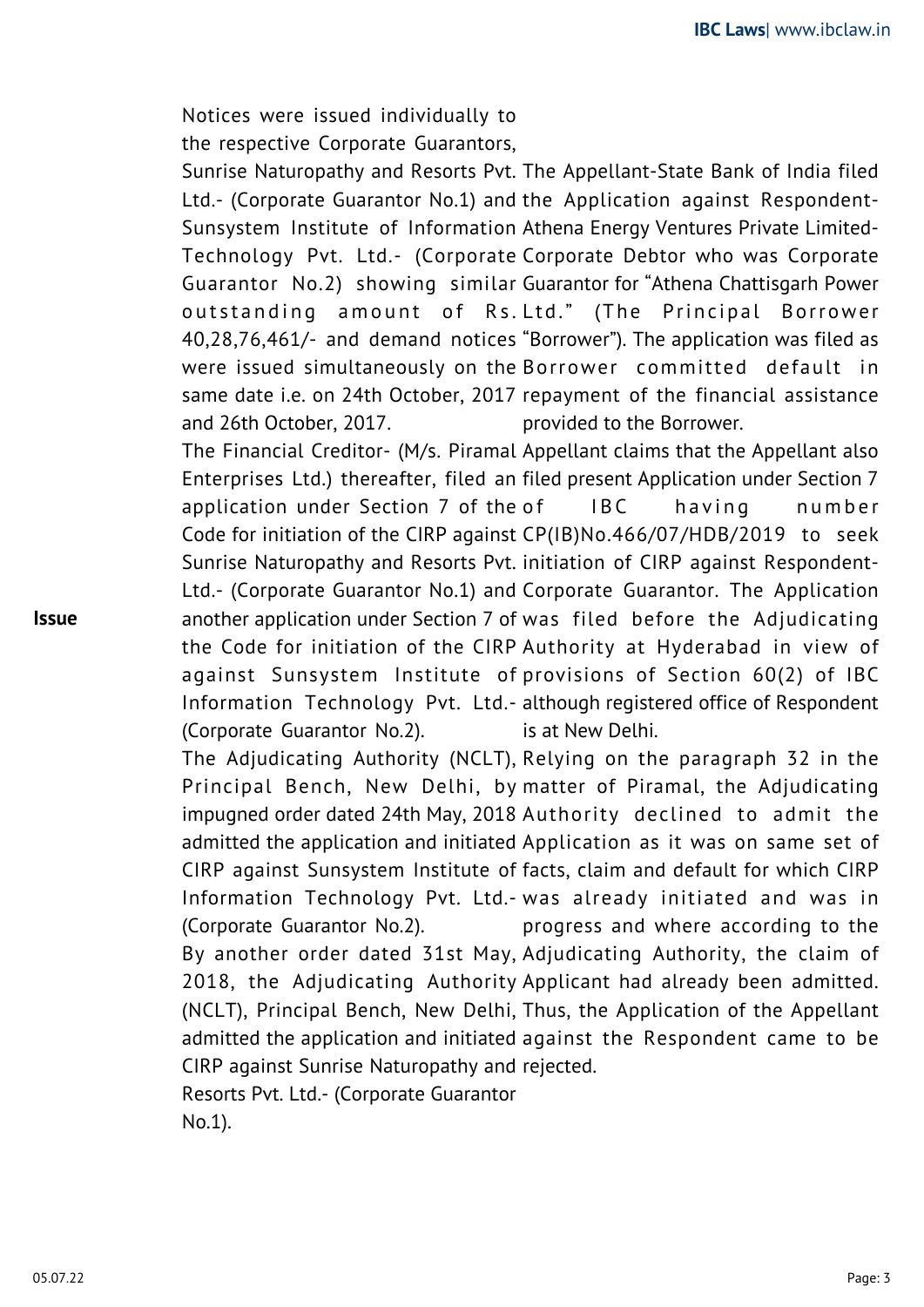**Question** Whether the CIRP can be initiated against two Corporate Guarantors simultaneously for the same set of debt and default? The question can be When Application under Section 7 had looked from another angle. Whether been admitted against the Principal the Financial Creditor can claim same Borrower whether the present amount from the Resolution Application by the same Financial Professional appointed pursuant to Creditor could be admitted against the CIRP against the Corporate Corporate Guarantor on same set of Guarantor No.1, as also from the claims and default? Resolution Professional appointed pursuant to CIRP initiated Corporate Guarantor No.2?

> Though there is a provision to file joint application under Section 7 by the Financial Creditor', no application can be filed by the Financial Creditor against two or more Corporate Debtors on the ground of joint liability (Principal Borrower and one Corporate Guarantor, or Principal

> Borrower or two Corporate Guarantors or one Corporate Guarantor and other Corporate Guarantor), till it is shown that the Corporate Debtors combinedly are joint venture company.

NCLAT referring "State Bank of India versus V. Ramakrishnan & Anr. [\[2018\]](https://ibclaw.in/state-bank-of-india-vs-v-ramakrishnan-anr-supreme-court/) [ibclaw.in 29 SC"](https://ibclaw.in/state-bank-of-india-vs-v-ramakrishnan-anr-supreme-court/) judgment and "Edelweiss Asset Reconstruction Company Ltd. Sachet Infrastructure Ltd.

and Ors. [\(2019\) ibclaw.in 466 NCLAT"](https://ibclaw.in/state-bank-of-india-vs-v-ramakrishnan-anr-supreme-court/) held that if two Applications can be filed, for the same amount against Principal Borrower and Guarantor keeping in view the Sec. 60(2) & (3) of IBC, the Applications can also be maintained.

NCLAT also held that in the matter of Piramal, the Bench of this Appellate Tribunal "interpreted" the law. Ordinarily, we would respect and adopt the interpretation but for the reasons discussed above, we are unable to interpret the law in the manner it was interpreted in the matter of Piramal. For such reasons, we are unable to uphold the Judgement as passed by the Adjudicating Authority.

We need to draw the timeline of the various cases involved in these matter:

Amendment in Sec. 60(2) of IBC Notification date 17.08.2020. Retrospective effective w.e.f. 06.06.2018

**Held**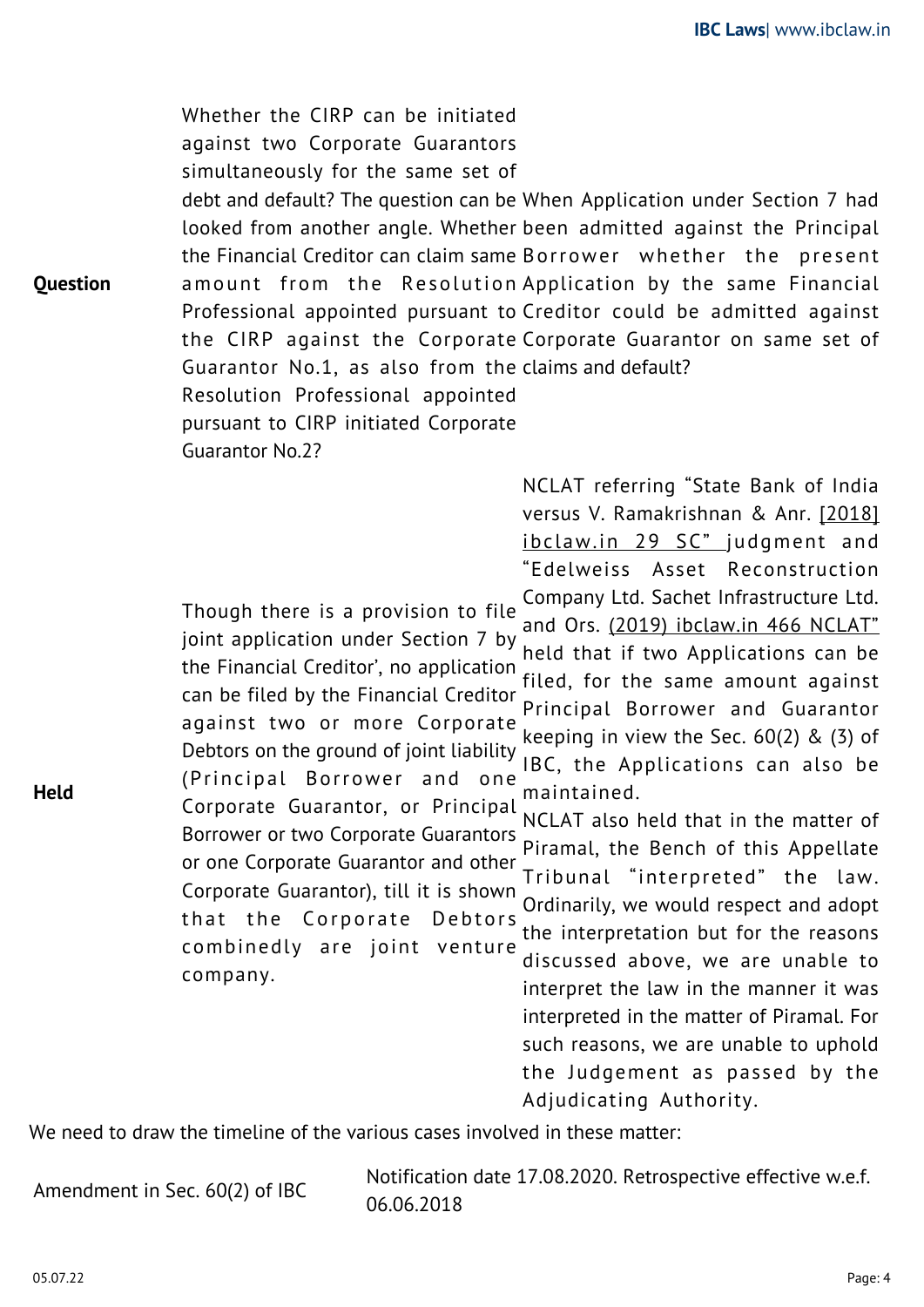| R. Krishana Case            | 14.08.2018 |
|-----------------------------|------------|
| Piramal Case                | 08.01.2019 |
| Athena Energy Ventures Case | 24.11.2020 |

# **II. Finding of the Appellate Tribunal in the Piramal Case**

Two Members' bench of the NCLAT in the Pirmal case held that:

- **It is not necessary to initiate CIRP against the Principal Borrower before initiating CIRP against the Corporate Guarantors. Without initiating any CIRP against the Principal Borrower, it is always open to the Financial Creditor to initiate CIRP under Section 7 against the Corporate Guarantors, as the creditor is also the Financial Creditor qua Corporate Guarantor. The first question is thus answered against the Appellant.**
- In the present case, the Adjudicating Authority has accepted that there is a debt payable in law by Sunsystem Institute of Information Technology Pvt. Ltd.- ("Corporate Guarantor No.2") and admitted the application on 24th May, 2018. The moment it is admitted, it is open to the other Corporate Guarantor No.1 namely— Sunrise Naturopathy and Resorts Pvt. Ltd. to say that the debt in question is not due as it is not payable in law, having shown the same debt payable by the 'Corporate Guarantor No.2' in its Form-1, and CIRP having already been initiated against the 'Corporate Guarantor No. 2'.
- The matter can be looked from another angle. The question arises whether the Financial Creditor- (M/s. Piramal Enterprises Ltd.) can claim same amount of Rs. 40,28,76,461/- from the Resolution Professional appointed pursuant to the CIRP against the Corporate Guarantor No.1 ('Sunrise Naturopathy and Resorts Pvt. Ltd.'), as also from the Resolution Professional appointed pursuant to CIRP initiated against Sunsystem Institute of Information Technology Pvt. Ltd.- ("Corporate Guarantor No.2")? Admittedly, for same set of debt, claim cannot be filed by same Financial Creditor in two separate CIRP. If same claim cannot be claimed from Resolution Professionals of separate CIRP, for same claim amount and default, two applications under Section 7 cannot be admitted simultaneously. Once for same claim the CIRP is initiated against one of the Corporate Debtor after such initiation, the Financial Creditor cannot trigger CIRP against the other Corporate Debtor(s), for the same claim amount (debt).
- **There is no bar in the Code for filing simultaneously two applications under Section 7 against the Principal Borrower as well as the Corporate Guarantor(s) or against both the Guarantors. However, once for same set of claim application under Section 7 filed by the Financial Creditor is admitted against one of the Corporate Debtor (Principal Borrower or Corporate Guarantor(s)), second application by the same Financial Creditor for same set of claim and default cannot be admitted against the other Corporate Debtor (the Corporate Guarantor(s) or the Principal Borrower). Further, though there is a provision to file joint application under**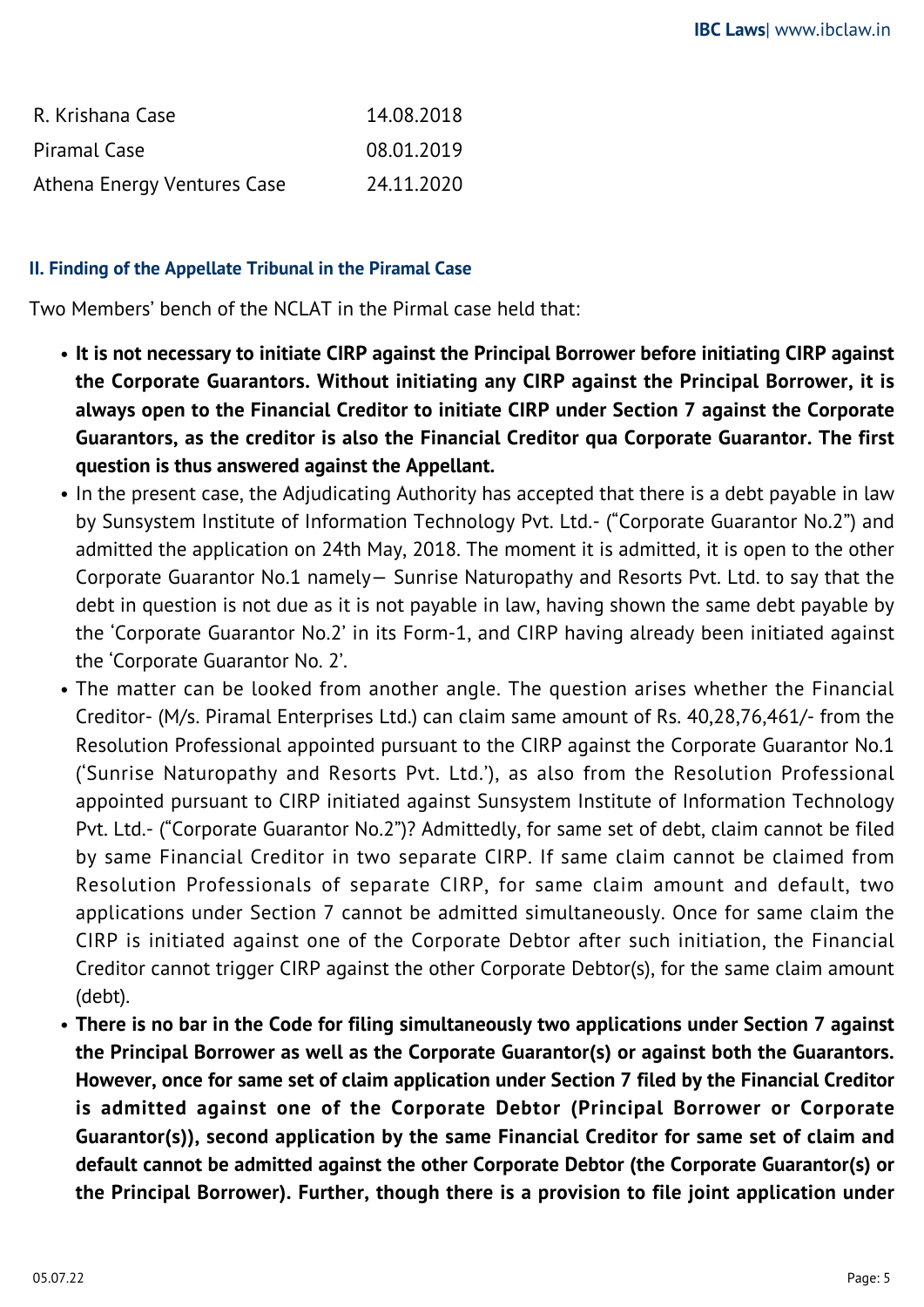**Section 7 by the Financial Creditors, no application can be filed by the Financial Creditor against two or more Corporate Debtors on the ground of joint liability (Principal Borrower and one Corporate Guarantor, or Principal Borrower or two Corporate Guarantors or one Corporate Guarantor and other Corporate Guarantor), till it is shown that the Corporate Debtors combinedly are joint venture company.** *[para 32]*

## **III. Current status of the Piramal Case**

Appeals pending before Hon'ble Supreme Court against Judgement in the matter of Piramal and other Judgements of this Tribunal which have followed Judgement of Piramal and the Hon'ble Supreme Court has in the matter of Piramal in the Interim Order directed maintaining of status quo and in other matters, stayed the Judgements of this Tribunal.

## **IV. Finding in Athena Energy Ventures Case**

Two Members' bench of the NCLAT in the Athena Energy Ventures case held that:

## **A. Comments on Piramal Case**

In Piramal, although Financial Creditor took pains to secure same amount by ensuring that two Corporate Guarantors are there (which is not prohibited by law) the Corporate Guarantor No. 1 simply walked away only because, CIRP had already been initiated against Corporate Guarantor No. 2. Thus Guarantor No. 1 escaped payment (which has not been found to be the object of IBC-See Para 25 of Judgment in the matter of *V. Ramakrishna*.

Considering the issues which were before the NCLAT when matter of Piramal was decided, it is clear that the Issue No.2 was relating to question whether CIRP can be initiated against two Corporate Guarantors simultaneously for same set of debt and default. The issue was not whether Application can be filed against the Principal Borrower as well as the Corporate Guarantor. The observations made in para-32 of the Judgement that second application for same set of claim and default cannot be admitted against the Corporate Guarantor or Principal Borrower was not an issue in the matter of Piramal.

Apart from this, the observations in the Judgement in the matter of Piramal do not appear to have noticed Sub-Sections 2 and 3 of Section 60 of IBC.

In Sub-Section 2, the earlier words were "*bankruptcy of a personal guarantor of such corporate debtor*". These words were later on substituted by the words "*liquidation or bankruptcy of a corporate guarantor or personal guarantor as the case may be, of such Corporate Debtor*". These words were substituted by the Insolvency and Bankruptcy Code (Second Amendment) Act, 2018 Act 26 of 2018. This amendment was published in Government Gazette on 17th August, 2018 and this amendment was inserted with retrospective effect from 6th June, 2018.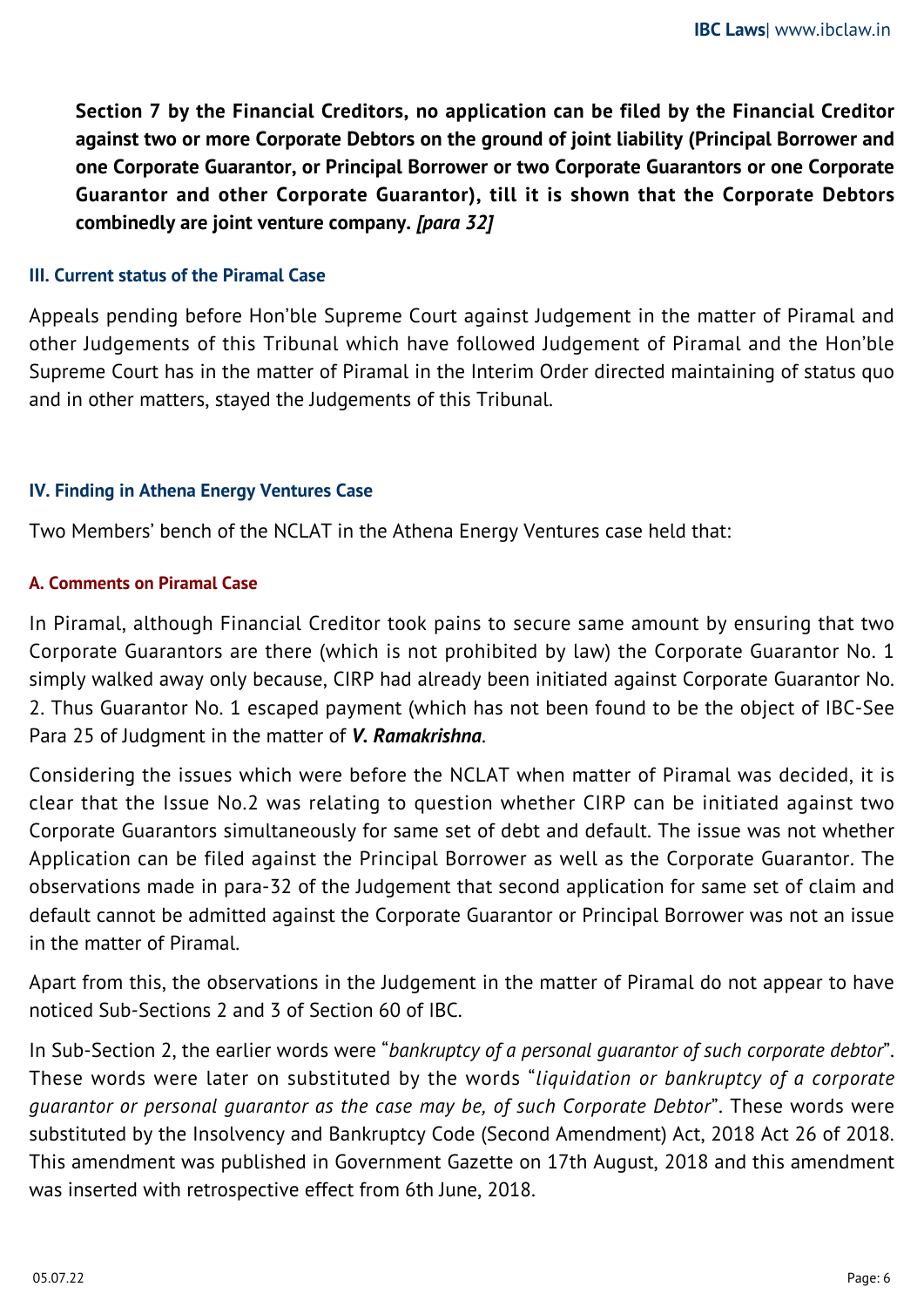NCLAT referred to these details as Hon'ble Supreme Court of India in Judgement in the matter of "*State Bank of India versus V. Ramakrishnan & Anr*. *[\[2018\] ibclaw.in 29 SC](https://ibclaw.in/state-bank-of-india-vs-v-ramakrishnan-anr-supreme-court/)*" (which was pronounced on 14th August, 2018 three days before the above Notification) discussed Section 60(2) and (3) as they stood before this amendment was enforced. At present, NCLAT referred to the above provision which had come on the statute book when Act 26 of 2018 was enforced and the Judgement in the matter of Piramal which was passed on 8th January, 2019 did not notice the above amendment. If the above provisions of Section 60(2) and (3) are kept in view, it can be said that IBC has no aversion to simultaneously proceeding against the Corporate Debtor and Corporate Guarantor.

**In the matter of Piramal, the Bench of this Appellate Tribunal "interpreted" the law. Ordinarily, we would respect and adopt the interpretation but for the reasons discussed above, we are unable to interpret the law in the manner it was interpreted in the matter of Piramal.**

# **B. Decision on simultaneously CIRPs**

If two Applications can be filed, for the same amount against Principal Borrower and Guarantor keeping in view the above provisions, the Applications can also be maintained. It is for such reason that Sub-Section (3) of Section 60 provides that if insolvency resolution process or liquidation or bankruptcy proceedings of a Corporate Guarantor or Personal Guarantor as the case may be of the Corporate Debtor is pending in any Court or Tribunal, it shall stand transferred to the Adjudicating Authority dealing with insolvency resolution process or liquidation proceeding of such Corporate Debtor. Apparently and for obvious reasons, the law requires that both the proceedings should be before same Adjudicating Authority.

The learned Counsel for the Appellant is relying on the observations made by the Insolvency Law Committee in its Report of February, 2020 to argue that the Creditor cannot be restrained from initiating CIRP against both the Principal Borrower as well as the surety and also maintaining the same. The learned Counsel submitted that when remedy is available against both, Application can be maintained against both and only at the stage of disbursement, adjustment may have to be made.

NCLAT found substance in the arguments being made by the learned Counsel for Appellant which are in tune with the Report of ILC. The ILC in para – 7.5 rightly referred to subsequent Judgement of "*Edelweiss Asset Reconstruction Company Ltd. Sachet Infrastructure Ltd. and Ors. (2019) ibclaw.in 466 NCLAT*"*(See review later)* dated 20th September, 2019 which permitted simultaneously initiation of CIRPs against Principal Borrower and its Corporate Guarantors. In that matter Judgment in the matter of Pirmal was relied on but the larger Bench mooted the idea of group CIRP in para-34 of the Judgement. The ILC thus rightly observed that provisions are there in the form of Section 60(2) and (3) and no amendment or legal changes were required at the moment.

The Hon'ble Supreme Court in the matter of *V. Ramakrishnan* dealt with Section 60(2) and (3) of IBC in Paragraphs – 24 and 25 of the Judgement, Hon'ble Supreme Court observed as under:-

*"24. The scheme of Sections 60(2) and (3) is thus clear – the moment there is a proceeding against*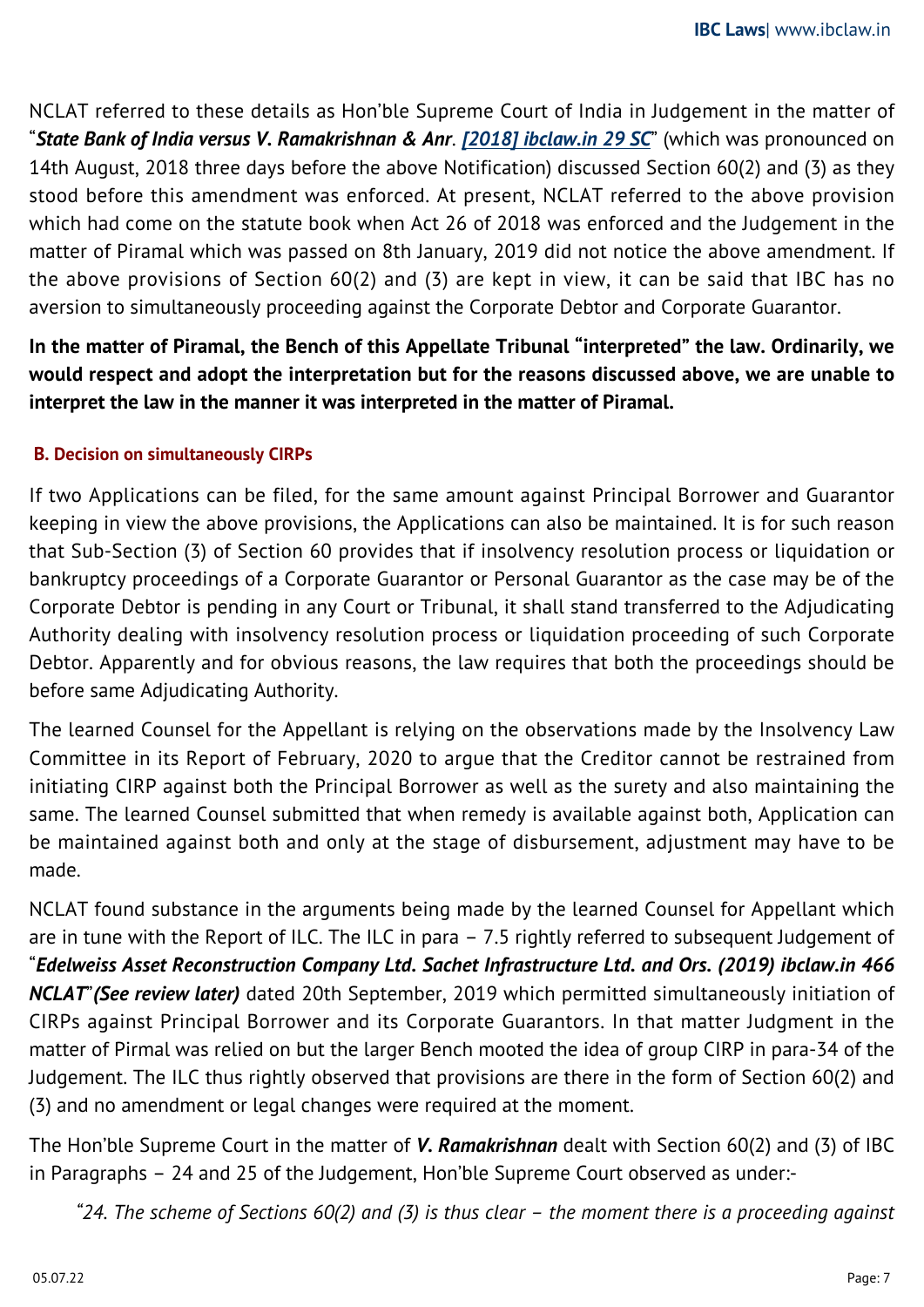*the corporate debtor pending under the 2016 Code, any bankruptcy proceeding against the individual personal guarantor will, if already initiated before the proceeding against the corporate debtor, be transferred to the National Company Law Tribunal or, if initiated after such proceedings had been commenced against the corporate debtor, be filed only in the National Company Law Tribunal. However, the Tribunal is to decide such proceedings only in accordance with the Presidency-Towns Insolvency Act, 1909 or the Provincial Insolvency Act, 1920, as the case may be. It is clear that sub-section (4), which states that the Tribunal shall be vested with all the powers of the Debt Recovery Tribunal, as contemplated under Part III of this Code, for the purposes of subsection (2), would not take effect, as the Debt Recovery Tribunal has not yet been empowered to hear bankruptcy proceedings against individuals under Section 179 of the Code, as the said Section has not yet been brought into force. Also, we have seen that Section 249, dealing with the consequential amendment of the Recovery of Debts Act to empower Debt Recovery Tribunals to try such proceedings, has also not been brought into force. It is thus clear that Section 2(e), which was brought into force on 23.11.2017 would, when it refers to the application of the Code to a personal guarantor of a corporate debtor, apply only for the limited purpose contained in Section 60(2) and (3), as stated hereinabove. This is what is meant by strengthening the Corporate Insolvency Resolution Process in the Statement of Objects of the Amendment Act, 2018.*

 *25. Section 31 of the Act was also strongly relied upon by the Respondents. This Section only states that once a Resolution Plan, as approved by the Committee of Creditors, takes effect, it shall be binding on the corporate debtor as well as the guarantor. This is for the reason that otherwise, under Section 133 of the Indian Contract Act, 1872, any change made to the debt owed by the corporate debtor, without the surety's consent, would relieve the guarantor from payment. Section 31(1), in fact, makes it clear that the guarantor cannot escape payment as the Resolution Plan, which has been approved, may well include provisions as to payments to be made by such guarantor. This is perhaps the reason that Annexure VI(e) to Form 6 contained in the Rules and Regulation 36(2) referred to above, require information as to personal guarantees that have been given in relation to the debts of the corporate debtor. Far from supporting the stand of the respondents, it is clear that in point of fact, Section 31 is one more factor in favour of a personal guarantor having to pay for debts due without any moratorium applying to save him."*

NCLAT already mentioned that when Hon'ble Supreme Court was dealing with Section 60(2), it was in the context of bankruptcy of Personal Guarantor and the Act 26 of 2018 was yet not published. The above para – 24 of the Judgement in the matter of Ramakrishnan can be conveniently read keeping in view the substituted provisions as per Act 26 of 2018. In place of Personal Guarantor, one can read "Corporate Guarantor" and with suitable changes, scheme of Section 60(2) and (3) can be appreciated from that angle also. The issue involved in the matter of "Ramakrishnan" was whether Section 14 of IBC will provide for a moratorium for the limited period mentioned in the Code, on admission of an insolvency petition would the same apply to Personal Guarantor of a Corporate Debtor. The issue was answered in negative by the Hon'ble Supreme Court. The Hon'ble Supreme Court in such context made observations as above in Paragraphs – 24 and 25 of the Judgement.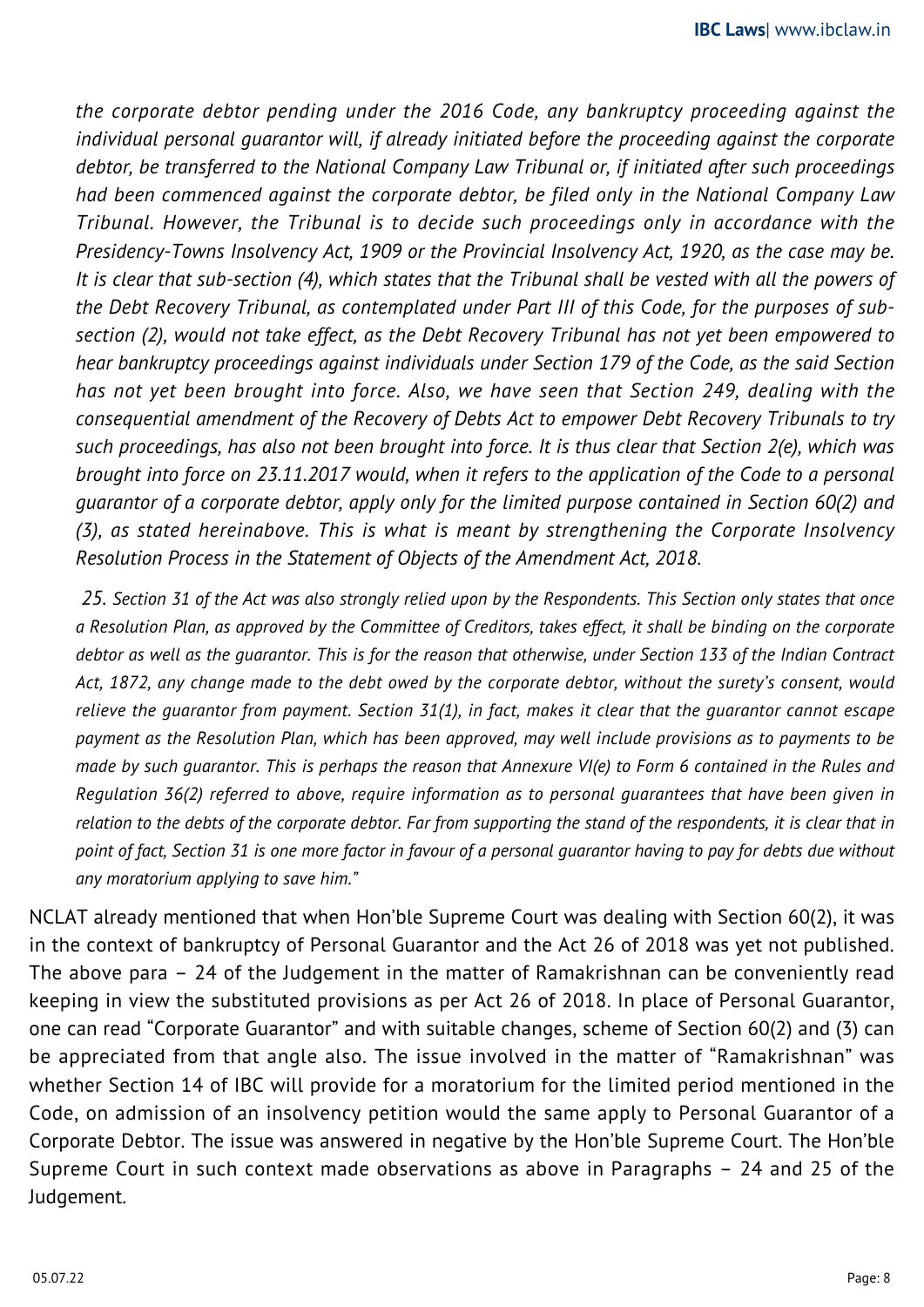It is clear that in the matter of guarantee, CIRP can proceed against Principal Borrower as well as Guarantor. The law as laid down by the Hon'ble High Courts for the respective jurisdictions, and law as laid down by the Hon'ble Supreme Court for the whole country is binding.

# **C. Creditor's Claim filing and Appointment of Resolution Professional in both CIRPs**

NCLAT view that simultaneously remedy is central to a contract of guarantee and where Principal Borrower and surety are undergoing CIRP, the Creditor should be able to file claims in CIRP of both of them. The IBC does not prevent this. NCLAT is unable to agree with the arguments of Learned Counsel for Respondent that when for same debt claim is made in CIRP against Borrower, in the CIRP against Guarantor the amount must be said to be not due or not payable in law. Under the Contract of Guarantee, it is only when the Creditor would receive amount, the question of no more due or adjustment would arise. **It would be a matter of adjustment when the Creditor receives debt due from the Borrower/Guarantor in the respective CIRP that the same should be taken note of and adjusted in the other CIRP. This can be conveniently done, more so when IRP/RP in both the CIRP is same. IBBI may have to lay down regulations to guide IRP/RPs in this regard.**

In this appeal, NCLAT directed to the Adjudicating Authority to appoint the same IRP/RP as has been appointed in CP(IB)616/7/HDB/2018 in the CIRP proceeding against M/s. Athena Chattisgarh Power Ltd. (Principal Borrower). The IRP/RP will act in accordance with law keeping observations in this Judgment in view.

## **V. Review of the judgment considered in Athena Energy Ventures Private Limited Case**

NCLAT in *Edelweiss Asset Reconstruction Company Ltd. Sachet Infrastructure Ltd. and Ors. (2019) ibclaw.in 466 NCLAT* held that ECL Finance Limited, the original Financial Creditor subsequently by Assignment Agreement dated 23rd March, 2017 assigned the total debt in favour of the Appellant-Edelweiss Asset Reconstruction Company Limited (Assignee) under Section 3 of the SARFAESI Act, 2002. The Corporate Debtors are Corporate Guarantor, and also shown as Co-Borrowers. The statement showing details of the loan and security documents have been mentioned which includes guarantee agreements given by the aforesaid Corporate Debtors.

As the project will be developed on the land of five Corporate Debtors, as referred to above as per the township plan, they have rightly taken plea that simultaneous CIRP should continue against them under the guidance of same Resolution Professional. NCLAT found that it is a case of joint consortium of different Corporate Debtors and thereby a group insolvency is required to develop the township on the land. For the said reasons, we hold that group CIRP proceeding is required to be initiated against five Corporate Debtors.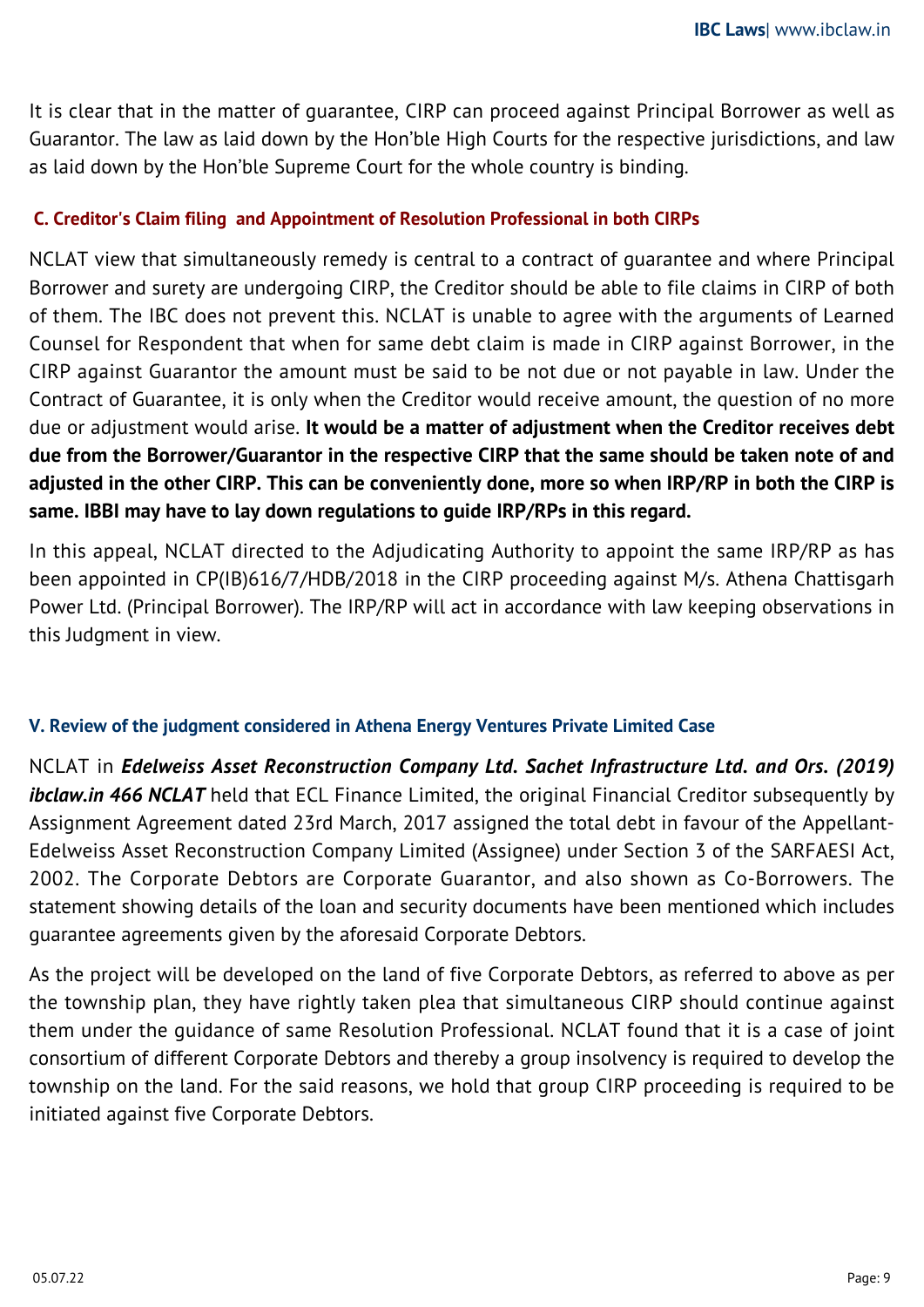## **VI. Other Judgments in favour of Piramal's Case which were not considered in Athena Energy Ventures Case**

#### **a. Shabad Khan Vs. M/s. Nisus Finance and Investment Manager & Ors. [\[2020\] ibclaw.in 118 NCLAT](https://ibclaw.in/shabad-khan-vs-m-s-nisus-finance-and-investment-manager-ors-nclat/)**

In the matter of *Shabad Khan Vs. M/s. Nisus Finance and Investment Manager & Ors. [\[2020\] ibclaw.in](https://ibclaw.in/shabad-khan-vs-m-s-nisus-finance-and-investment-manager-ors-nclat/)* [118 NCLAT](https://ibclaw.in/shabad-khan-vs-m-s-nisus-finance-and-investment-manager-ors-nclat/), three members' bench held that it is not in dispute that the aforesaid judgment in Dr. Vishnu Kumar Agarwal's case rendered by this Appellate Tribunal has neither been stayed nor set aside by the Hon'ble Apex Court and it holds the field till date. The proposition of law is unmistakably, unambiguously and lucidly clear that where a Financial Creditor, whether singly or jointly with other Financial Creditors seeks initiation of CIRP against the principal borrower or one or the other corporate guarantors in respect of a claim, it cannot file second application for the same set of claim against the other Corporate Debtor, be it the principal borrower or one or other Corporate Guarantor. The proposition of law occupying the field in terms of the aforesaid judgment further extends to a situation where the Financial Creditor seeks initiation of CIRP against the principal borrower and the corporate guarantor(s) jointly which is not permissible unless the Corporate Debtor combinedly constitute a joint venture company. It is manifestly clear that triggering of CIRP by a Financial Creditor simultaneously against the principal borrower and the corporate guarantors for same set of claim is impermissible. *[para 9]*

Further in para 14 of the **Shabad Khan** judgment, it was held that the proposition of law laid down in Dr. Vishnu Kumar Agarwal's case occupying the field and not having been disturbed in appeal till date, has to be followed by the Adjudicating Authority scrupulously. The dictum of law in para 32 of the judgment is loud and clear and the course available thereunder has to be followed depending on the outcome of application under Section 65. Disposal of appeal in any manner at this juncture when application under Section 65 of the 'I&B Code' is sub-judice in terms of the order of Hon'ble Apex Court, would amount to circumventing the order of Hon'ble Apex Court referred hereinabove and adversely impacting the outcome of the sub-judice application.

## **b. IFCI Ltd. Vs. M/s ACCIL Hospitality Ltd. [\[2020\] ibclaw.in 210 NCLAT](https://ibclaw.in/invoking-of-jurisdiction-of-the-adjudicating-authority-at-its-instance-for-triggering-a-fresh-cirp-against-the-corporate-guarantor-would-amount-to-duplicity-of-claims-being-pressed-ifci-ltd-vs-m-s-a/)**

NCLAT in the matter IFCI Ltd. Vs. M/s ACCIL Hospitality Ltd. [2020] ibclaw.in 210 NCLAT held that once the Financial Creditor's claim has been collated and admitted by the IRP in its entirety in CIRP against Principal Borrower, invoking of jurisdiction of the Adjudicating Authority at its instance for triggering a fresh CIRP against the Corporate Guarantor would amount to duplicity of claims being pressed. The fact that the Resolution Plan is yet to be approved by the Adjudicating Authority and the Financial Creditor may be faced with the prospect of taking a haircut is no ground to trigger a fresh resolution process against the Corporate Guarantor. Assuming but not holding that the Corporate Guarantors liability is coextensive with that of the Principal Borrower in the instant case with no proof of record that there is no contract to the contrary within the meaning of Section 128 of the Indian Contract Act and there has been no subsequent variance in terms of contract between the Financial Creditor and the Principal Borrower, apprehension of Financial Creditor that in the resolution process initiated against the Principal Borrower, which is still underway, its total claim